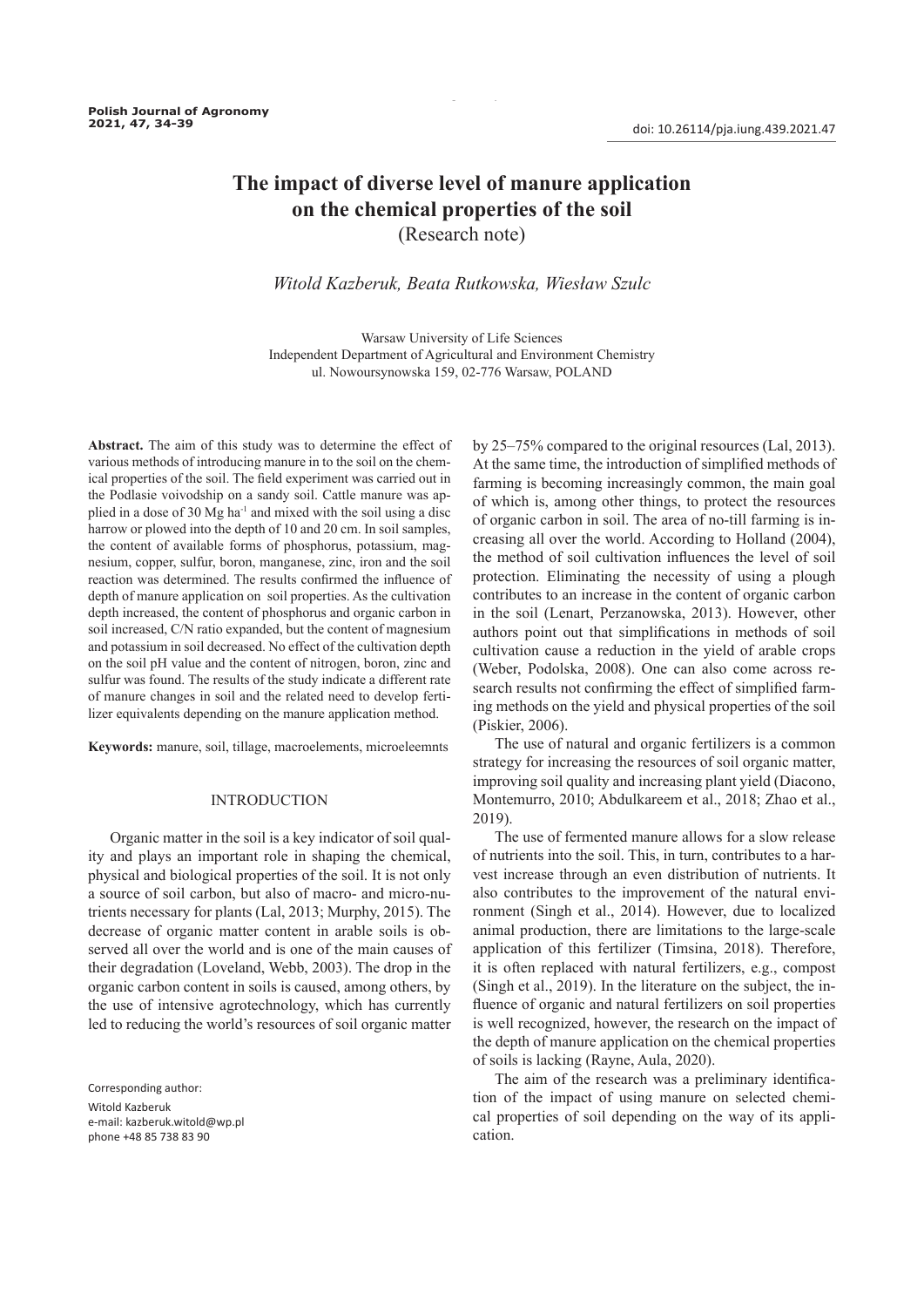# MATERIAL AND METHODS

The study lasting one year was carried out on a farm in the village of Juszkowy Gród, Michałowo commune, Białystok county, Podlaskie voivodeship in 2013. For this purpose, an experiment was launched in an arrangement of parallel strips, on soil containing 90% sand, 7% silt and 3% loam. The experiment covering an area of 1 ha included the following variants:

- control treatment (without manure) cultivated with a disc harrow to a depth of 5 cm,
- manure mixed with the soil using a disc harrow to a depth of 5 cm,
- manure ploughed to a depth of 10 cm,
- manure ploughed to a depth of 20 cm.

The experiment was performed in three replications. A dose of 30 Mg ha-1 of cattle manure was applied in the spring.

The plant grown in the course of the experiment was a maize Dumka cultivar, harvested for silage. Winter rye was the forecrop. After the rye harvest, tillage was performed to the depth of 30 cm in the autumn. No mineral fertilization or chemical protection was used at any of the treatments.

#### **Chemical analysis of the soil**

The soil samples for tests were collected before the application of manure and after harvesting maize from the depth of 0-20 cm. Fifteen sub-samples were collected from each plot and mixed forming a composite sample. The collected soil was dried at room temperature and passed through a sieve with 2 mm mesh (PN-ISO 11464: 1999).

Chemical analyses of soil samples included determination of the content/value of:

- available phosphorus and potassium using the Egner-Riehm method (PN-R-04023: 1996; PN-R-04022: 1996),
- total nitrogen content using the Kjeldahl method (PN-ISO 11261: 2002),
- pH in KCl solution with a concentration of 1 mol dm<sup>-3</sup> – using the potentiometric method (PN-ISO 10390: 1997)
- organic carbon content using the Tiurin method (PN-ISO 14235: 2003),
- available magnesium using the Schachtschabel method (PN-R-04020: 1994),
- available sulphur with the nephelometric method (using barium chloride) after extraction with ammonium acetate and acetic acid,
- boron by colorimetric method with 1-1 diantrimid after extraction using HCl with a concentration of 1 mol dm<sup>-3</sup> (PN-R-04018: 1993),
- manganese, copper, zinc, iron after extraction in HCl with a concentration of 1 mol  $dm<sup>3</sup> - by atomic absorp$ tion spectrometry (ASA) (Ostrowska et al., 1991).

Table 1. Soil properties before establishing the experiment.

| Parameter | Unit                         | Average value $\pm$ standard deviation |  |  |
|-----------|------------------------------|----------------------------------------|--|--|
| pН        |                              | $4.25 \pm 0.17$                        |  |  |
| Nog.      |                              | $0.11 \pm 0.01$                        |  |  |
| Corg.     | $g$ kg <sup>-1</sup> DM      | $1.54 \pm 0.20$                        |  |  |
| C/N       |                              | $14.62 \pm 0.21$                       |  |  |
| P         | $mg$ · $kg$ <sup>-1</sup> DM | $62.68 \pm 12.53$                      |  |  |
| K         |                              | $69.55 \pm 7.01$                       |  |  |
| Mg        |                              | $13.33 \pm 2.98$                       |  |  |
| $S-SO4$   |                              | $0.65 \pm 0.14$                        |  |  |
| B         |                              | $0.50 \pm 0.00$                        |  |  |
| Mn        |                              | $207.40 \pm 36.73$                     |  |  |
| Cu        |                              | $1.71 \pm 0.33$                        |  |  |
| Zn        |                              | $5.56 \pm 0.77$                        |  |  |
| Fe        |                              | $1329.25 \pm 156.81$                   |  |  |

## **Chemical analysis of the manure**

The manure sample was collected in accordance with the Polish Standard (PN-R-04006: 2000). The following content was determined in the manure:

- dry weight with the oven-dry method.
- total nitrogen with the Kjeldahl method,
- phosphorus with the vanadate-molybdate method,
- potassium, calcium and magnesium with the method of atomic absorption spectrometry after mineralization of the sample in a mixture of  $HNO<sub>3</sub>$  and  $HClO<sub>4</sub>$  acids in proportion 4:1.

Table 2. Nutrient content in the manure.

|      |      |                | Mε   | Cа   | Dry matter                          |
|------|------|----------------|------|------|-------------------------------------|
|      |      | $g kg^{-1} DM$ |      |      | (DM)<br>$\lceil \frac{9}{6} \rceil$ |
| 5.30 | 0.90 | 5.90           | 1.40 | 2.90 | 20.20                               |

#### **Statistical analysis**

Statistical analysis was performed using one-way analysis of variance (ANOVA) and comparisons were made using Fisher procedure with significance level  $= 0.05$ , using Statistica ver. 13.3 software.

#### RESULTS

The conducted research demonstrated a significant influence of the varied depth of manure application on some chemical properties of the soil. It was found that the method of manure application did not significantly affect the soil reaction, which was very acidic in all of the tested sites (Table 3). In comparison to the control site, tillage cultivation caused an increase while cultivation with a disc har-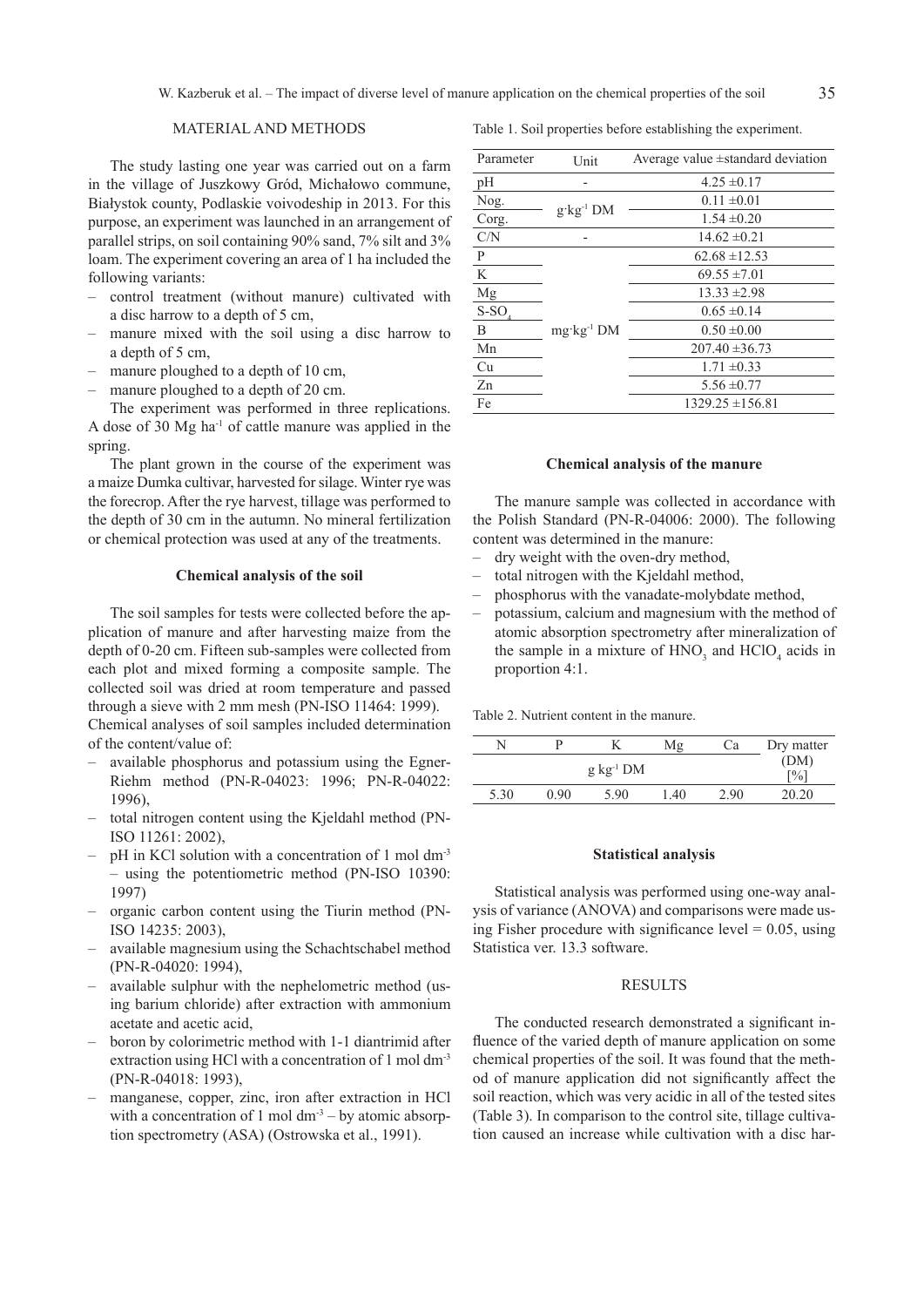| $\sigma$      |       |         |                          |                    |
|---------------|-------|---------|--------------------------|--------------------|
|               | pH    | N total | C org. total             | $C/N$ ratio        |
| Treatment     |       |         | $g$ ·kg <sup>-1</sup> DM |                    |
| Control       | 4.3 a | 1.20a   | 1.44 a                   | 12.00a             |
| Disc harrow   | 4.4 a | 1.10 a  | 1.37 a                   | 12.45a             |
| 10 cm plowing | 4.2 a | 1.11 a  | 1.53 b                   | 13.91 b            |
| 20 cm plowing | 4.2 a | 1.10 a  | 1.54 b                   | 14.00 <sub>b</sub> |

Table 3. Effect of diverse level of manure application on content pH, nitrogen, organic carbon, C/N rate in soil.

a, b – values that do not differ significantly at the significance level  $\alpha$ =0.05 in individual columns are marked with the same letters

Table 4. Effect of manure application on content of available forms of phosphorus, potassium, magnesium and  $S-SO<sub>4</sub>$  in soil.

| Treatment     | D                            |        | Mg                 | S-SO  |  |
|---------------|------------------------------|--------|--------------------|-------|--|
|               | $mg$ · $kg$ <sup>-1</sup> DM |        |                    |       |  |
| Control       | 57.67a                       | 37.35a | 9.62a              | 0.50a |  |
| Disc harrow   | 55.36a                       | 62.31b | 18.17c             | 0.50a |  |
| 10 cm plowing | 66.32b                       | 57.35b | 13.93 <sub>b</sub> | 0.51a |  |
| 20 cm plowing | 64.56b                       | 39.87a | 10.92a             | 0.50a |  |

a, b – values that do not differ significantly at the significance level  $\alpha$ =0.05 in individual columns are marked with the same letters

Table 5. Effect of manure application on content of boron, manganese, cooper and iron in soil.

| Treatment     | В     | Mn          | Сu                    | Zn     | Fe      |
|---------------|-------|-------------|-----------------------|--------|---------|
|               |       |             | $mg \cdot kg^{-1}$ DM |        |         |
| Control       | 0.51a | 165.61 a    | 1.50a                 | 5.17 a | 1236 a  |
| Disc harrow   | 0.52a | 163.01 a    | 1 57 a                | 5.24 a | 1233 a  |
| 10 cm plowing | 0.51a | 183.22 b    | 1.84 b                | 5.64 a | 1359 b  |
| 20 cm plowing | 0.50a | $175.23$ ab | 1.64 ab               | 5.55 a | 1299 ab |

a, b – values that do not differ significantly at the significance level  $\alpha$ =0.05 in individual columns are marked with the same letters

row caused a decrease in the content of soil organic carbon. No impact of the varying depth of manure deposition on the soil nitrogen content was observed for any of the fertilising combinations. Tillage cultivation resulted in the extension of the C/N ratio compared to the simplified cultivation with the use of a disc harrow and the control site (Table 3).

The manure used in the experiment increased the content of the available forms of phosphorus, potassium and magnesium in the soil (Table 4) compared to the control site. Regardless of the depth of manure application, the  $S-SO<sub>4</sub>$  content remained at the same level in all analysed combinations. The use of the tillage system, compared to the simplified cultivation, caused a significant increase in the absorbable phosphorus content in comparison to the control site. In turn, with the increase in the depth of the application, the content of the absorbable forms of K and Mg in the soil decreased, however, it was higher than in the control site.

The depth of manure application did not affect the boron or zinc content in the soil, whereas the content of manganese, copper and iron were the highest after ploughing to a depth of 10 cm. It was always significantly higher than after the application of a disc harrow (Table 5.).

## DISCUSSION

Manure is a valuable source of nitrogen for plants, but it also poses a threat to the environment (Zhang et al., 2017). The greatest losses of nitrogen occur during the first day after application, therefore it should be mixed with the soil as soon as possible (Marcinkowski, Pietrzak, 2006). Since disc harrows are characterised by high efficiency at work, they can be used to quickly mix natural fertilizers with the soil in order to reduce the volatilization of  $NH<sub>3</sub>$  (Huijsmans et al., 2003; Upadhyay, Raheman, 2018). Some experiment results demonstrate that ploughing leads to a reduction in nitrogen content in the topsoil (0-20 cm) compared to direct sowing (Lenart, Sławiński, 2010). In the experiment, the method of manure application was not found to affect the nitrogen content in the soil, while as a result of ploughing the C/N ratio was enlarged, which stemmed from an increase in the soil organic carbon content. The research conducted by Ren et al. (2014) did not prove a significant increase in the amount of organic matter in the soil fertilized with manure having a low C/N ratio, and an appropriately high organic carbon content in manure may limit nitrogen leaching. According to a common opinion, simplifications in soil cultivation may lead to an increase in the soil humus content (Haddaway et. al. 2017). However, intensive cultivation leads to a reduction of organic carbon in the soil (Cudzik et al., 2011; Pecio, Niedźwiecki, 2007). De Mastro et al. (2020) claimed that the farming system had no effect on the soil organic carbon content. According to Alcántra et al. (2016) deep ploughing increases the reserves of organic matter in agricultural soil. As demonstrated in the authors' own research, soil organic carbon content was higher in the tillage cultivation system than in the simplified system. Surface application of manure increases  $CO<sub>2</sub>$  emissions to the atmosphere, and its deeper application slows down the rate of mineralization (Altikat et al., 2018). Since, according to Jurczuk (2012), mineralization has a large impact on the rate of organic matter changes, it is important to determine the appropriate depth of manure application. In the future, it will become even more important in connection with the global warming of the climate and the increased rate of organic matter mineralization by microorganisms (Crowther et al., 2016; Caitlin et al., 2017).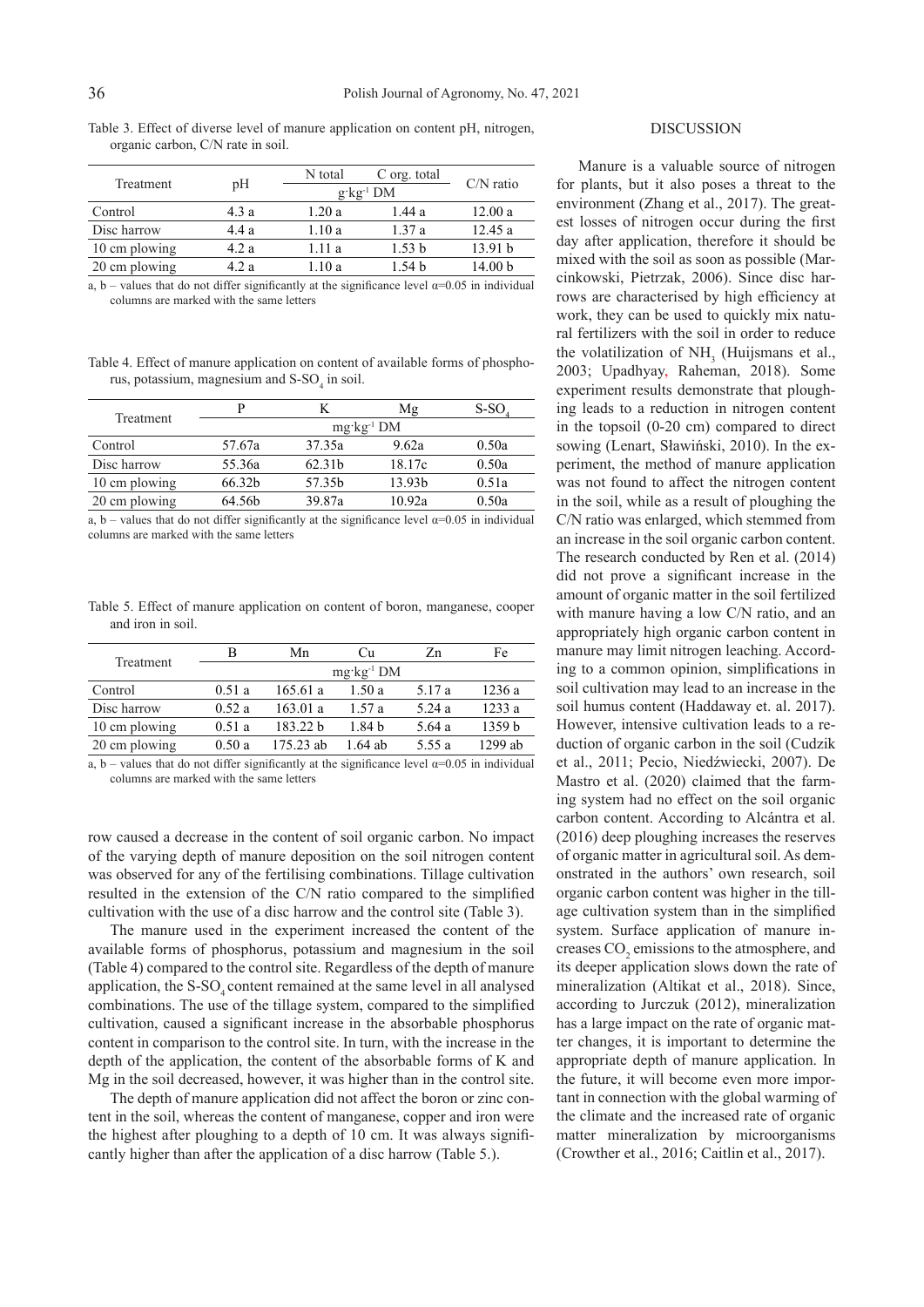Literature is ambiguous in defining the effect of manure on soil acidity. Manure fertilization may cause an increase in soil pH due to the presence of bicarbonates and organic acids in manure (Whalen et al., 2000). Other authors believe that manure can induce a decrease in soil pH. This effect is explained by the acidifying effect of nitrification. During the transformation of the ion  $NH_4^+$  to  $NO_3^-$ , hydrogen ions that lower soil pH are released (O'Hallorans et al., 1993). The change in pH value after manure application may also be influenced by the type of soil where fertilizer experiments are established. In acidic soil after manure application, Ano and Ubochi (2007) found an increase while in calcareous soil, Yan et al. (2018) found a decrease in pH. In our study, we did not observe any effect of tillage system on soil pH, even though soils from plow tillage usually tend to have higher pH (Blecharczyk et al., 2007). Also, Ozlu et al. (2018) observed that perennial application of manure maintains soil pH at a similar level as opposed to mineral fertilization, which lowers it.

Manure application through its positive effect on physical properties increases nutrient availability to plants (Diacono, Montemurro, 2010). Deeper mixing of manure reduces soil bulk density and increases soil water content (Shaker et al., 2017). Reports in the literature regarding the effect of manure fertilization on available phosphorus content in the soil are inconclusive. According to Rutkowska et al. (2002), manure fertilization increases the concentration of phosphorus in the soil solution, while according to other authors manure does not significantly increase the available phosphorus in the soil (Stępień et al., 2002). In our study, we found a simultaneous increase in available phosphorus and soil organic carbon with increasing manure application depth. Organic fertilization increases P content in the soil solution, due to increase in microbial biomass and phosphatase activity (Meena, Biswas, 2011). Plough tillage compared to reduced tillage has been shown to decrease the content of available forms of potassium and magnesium in soil probably released from cattle manure. Tillage simplifications contribute to the concentration of nutrients in the topsoil. This may have a negative impact on the environment, as nutrients can leach into surface waters during heavy rainfall. As a result, the macro- and micronutrient contents of the soil are reduced (Włodek et al., 2009).

Sulfur release from manure to soil is higher under aerobic conditions than under anaerobic conditions (Islam et al., 2021). There was no increase in sulfur content under manure fertilization because the experiment was set up on a light, sandy soil from which sulfate ions are very easily leached (Wielebski, Wójtowicz, 2000). The type of manure used in the experiment may also have influenced the outcome of the study. Cattle manure has lower sulfur content than swine manure and manure from broilers and layers (Kuziemska et al., 2017).

A long-term study found no effect of cattle manure on soil boron content (Benke et al., 2008). Also in our study, the application of manure, irrespective of the depth of its application, did not affect the boron content. This could have been influenced by setting up the experiment on sandy soil. The content of available forms of this element is strongly dependent on soil physical and chemical properties. From light sandy soils, ions  $BO_3^-$  are easily leached deep into the soil profile (Brdar-Jokanović, 2020). The vast majority of soils in Poland are deficient in boron (Lipiński, 2019). As indicated by the studies of other authors, the content of micronutrients in soil increases under the influence of manure application, but this relationship is not always observed in the case of zinc (Trawczyński, 2015; Filipek-Mazur, Tabak, 2016; Dhaliwal et al., 2019). According to Chaudhary and Narwal (2005), the content of micronutrients increases under manure fertilization and their increase in content is higher in the surface layer of the soil. In the study conducted, the plough system had a beneficial effect on the content of micronutrients in the soil. Also, Kwiatkowski et al. (2020) came to similar conclusions.

# **CONCLUSIONS**

1. Differing rates of manure decomposition associated with different depth of placement in the soil can affect the interpretation of results. Conducted research should be continued in long-term experiments to better recognize the problem.

2. The application of farmyard manure increased the content of available phosphorus, potassium and magnesium and slightly increased the content of iron, manganese and copper, while it did not affect the pH value or the content of nitrogen, sulphur, zinc and boron in the soil.

3. Plough tillage caused an increase in soil organic carbon content and a widening of the C/N ratio in comparison with tillage with a disc harrow.

## REFERENCES

- **Abdulkareem M.A., Aday S.H, Muhsin S.J., 2018.** Effect of the manure levels, depth and application methods using subsoil laying machine on the soil salinity and soil pH. Thi-Qar Univeristy Journal for Agricultural Researches, 7(1): 155-171.
- **Alcántra V., Don A., Well R., Nieder R., 2016.** Deep ploughing increases agricultural soil organic matter stocks. Global Change Biology, 22(8): 2939-2956, doi: 10.1111/gcb.13289.
- **Altikat S., Küçükerdem H, K., Altikat A., 2018.** Effects of wheel traffic and farmyard manure applications on soil CO<sub>2</sub> emission and soil oxygen content. Turkish Journal of Agriculture and Forestry, 42: 288-297, doi: 10.3906/tar-1709-79.
- **Ano A.O., Ubochi C.I., 2007.** Neutralization of soil acidity by animal manures: mechanism of reaction. African Journal of Biotechnology, 6(4): 364-368.
- **Benke M.B., Indraratne S.P., Hao X., Chang C., Goh T.B., 2008.** Trace element changes in soil after long-term cattle ma-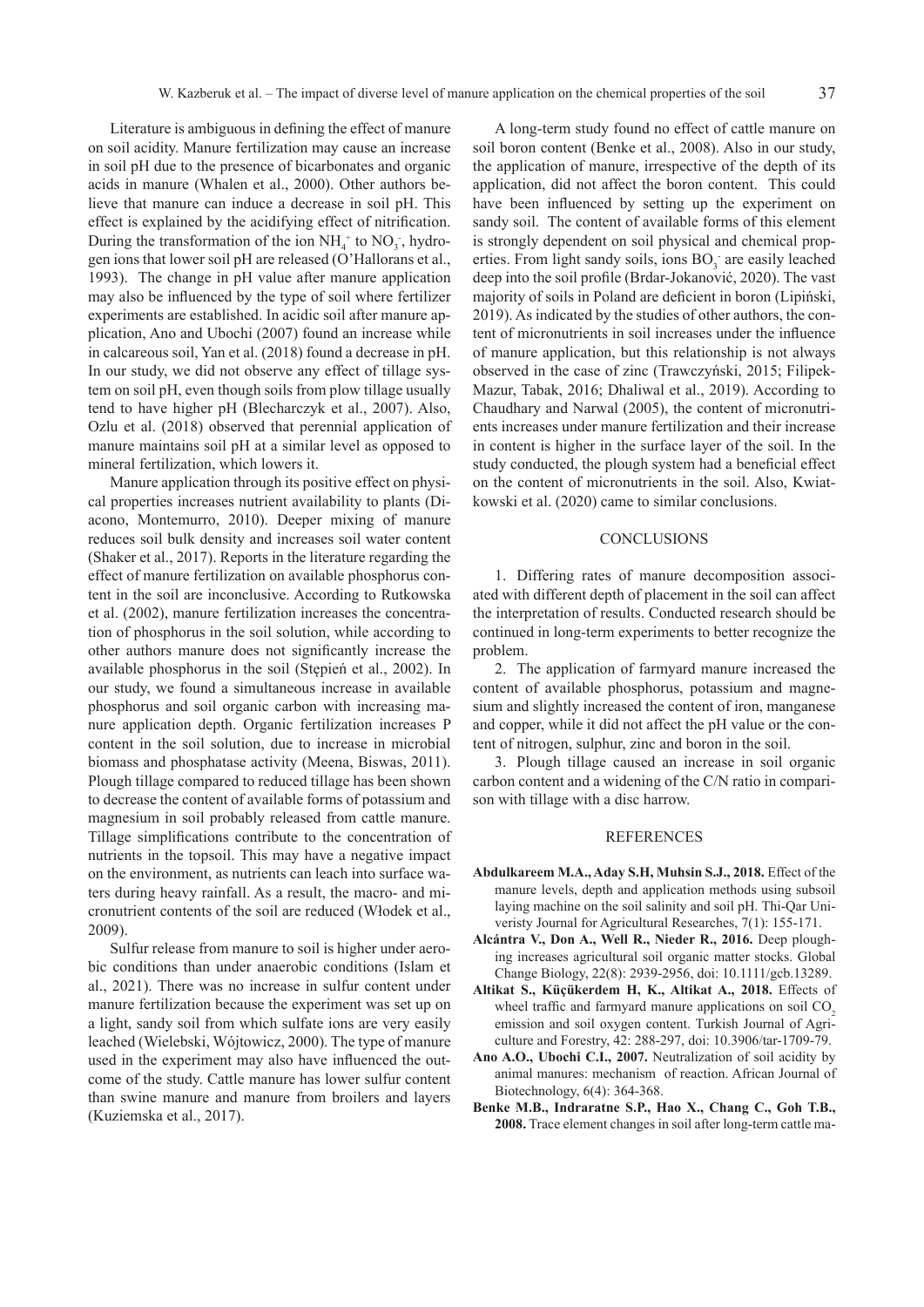nure applications. Journal of Environmental Quality, 37(3): 798-807, doi: 10.2134/jeq2007.0214.

- **Blecharczyk A., Małecka I., Sierpowski J., 2007.** Long-term effects of tillage systems on physico-chemical soil properties. Fragmenta Agronomica, 24(1): 7-13. (in Polish + summary in English)
- **Brdar-Jokanović M., 2020.** Boron toxicity and deficiency in agricultural plants. International Journal of Molecular Sciences, 21, 1424; doi: 10.3390/ijms21041424.
- **Caitlin E. Hicks Pries, Castanha C., Porras R.C., Torn M.S., 2017.** The whole-soil carbon flux in response to warming. Science, 355: 1420-1423, doi: 10.1126/science.all1319.
- **Chaudhary M., Narwal R.P., 2005.** Effect of long-term application of farmyard manure on soil micronutrient status. Archives of Agronomy and Soil Science, 51(3): 351-359, doi: 10.1080/03650340500133134.
- **Crowther T.W., Todd-Brown K.E.O, Rowe C.W., Wieder**  W.R, Carey J.C., et al., 2016. Quantifying global soil carbon losses in response to warming. Nature, 540: 104-110, doi: 10.1038/nature20150.
- **Cudzik A., Białczyk W., Czarnecki J., Brennensthul M., 2011.**  Analiza wybranych właściwości gleb w różnych technologiach uprawy. Inżynieria Rolnicza, 4(129): 33-40.
- **De Mastro F., Traversa A., Cocozza C., Pallara M., Brunetti G., 2020.** Soil organic carbon stabilization: Influence of tillage on mineralogical and chemical parameters. Soil Systems, 4(3): 58, doi: 10.3390/soilsystems4030058.
- **Dhaliwal S.S., Naresh R.K., Mandal A., Singh R., Dhaliwal M.K., 2019.** Dynamics and transformations of micronutrients in agricultural soils as influenced by organic matter build-up: A review. Environmental and Sustainability Indicators, 12: 14 pp., doi: 10.1016/j.indic.2019.100007.
- **Diacono M., Montemurro F., 2010.** Long-term effects of organic amendments on soil fertility. A review. Agronomy for Sustainable Development, 30:. 401-422, doi: 10.1051/ agro/2009040.
- **Filipek-Mazur B., Tabak M., 2016.** Wpływ nawożenia materiałami organicznymi pochodzenia odpadowego na zawartość cynku w kukurydzy i w glebie. Zeszyty Problemowe Postępów Nauk Rolniczych, 585: 149-157.
- **Haddaway N.R., Hedlund K., Jackson L.E, Kätterer T., Lugato E., Thomsen I.K., Jørgensen H.B., Isberg P.E., 2017.**  How does tillage intensity affect soil organic carbon? A systematic review. Environmental Evidence, 6. 30, doi: 10.1186/ s13750-017-0108-9.
- **Holland J., 2004.** The environmental consequences of adopting conservation tillage in Europe: reviewing the evidence. Agriculture, Ecosystems & Environment, 103: 1-25.
- **Huijsmans J.F.M., Hol J.M.G., Vermeulen G.D., 2003.** Effect of application method, manure characteristics, weather and field conditions on ammonia volatilization from manure applied to arable land. Atmospheric Environment, 37(26): 3669-3680, doi: 10.1016/S1352-2310(03).
- **Islam M.R., Bilkis S., Hoque T.S., Uddin S., Jahiruddin M., Rahman M.M., Siddique A.B., Hossain M.A., Marfo T.D., Danish S., Datta R., 2021.** Mineralization of farm manures and slurries under aerobic and anaerobic conditions for sobsequent release of phosphorus and sulphur in soil. Sustainability, 13(15): 8605, doi: 10.3390/su13158605.
- **Jurczuk S., 2012.** Emisja dwutlenku węgla ze zmeliorowanych gleb organicznych w Polsce. Woda-Środowisko-Obszary Wiejskie, 3(39): 63-76.
- **Kuziemska B., Jaremko D., Wysokiński A., Trębicka J., Klej P., 2017.** Contents of calcium, sodium and sulfur and fractional distribution of manganese and copper in selected organic materials. Polish Journal of Agronomy, 28: 28-34, doi: 10.26114/pja.iung.308.2017.28.04. (in Polish + summary in English)
- **Kwiatkowski C.A., Harasim E., Staniak M., 2020.** Effect of catch crops and tillage systems on some chemical properties of looses soil in a short-term monoculture of spring wheat. Journal of Elementology, 25(1): 35-43, doi: 10.560/ jelem.2019.24.2.1837.
- Lal R., 2013. Intensive agriculture and the soil carbon pool. Journal of Crop Improvement, 27: 735-751, doi: 10.1080/15427528.2013.845053.
- **Lenart S., Sławiński P., 2010.** Selected soil properties and the occurrence of earthworms under the conditions of direct sowing and mouldboard ploughing. Fragmenta Agronomica, 27(4): 86-93. (in Polish + summary in English)
- **Lenart S., Perzanowska A., 2013.** Impact of no-tillage and conventional tillage on physical separated soil organic matter fractions content. Acta Agrophysica, 20(4): 595-607. (in Polish + summary in English)
- **Lipiński W., 2019.** Agrochemical properties of agriculturally used soils. Ecological Engineering, 20: 1-12, doi: 10.12912/23920629/106202. (in Polish + summary in English)
- **Marcinkowski T., Pietrzak S., 2006.** Ammonia losses from cattle solid manure and urine at different conditions of their utilization. Nawozy i Nawożenie, 8, 4(29): 204-212. (in Polish + summary in English)
- **Meena M.D., Biswas D. R., 2014.** Phosphorus and potassium transformations in soils amended with enriched compost and chemical fertilizers in a wheat-soybean cropping system. Communications in Soil Science and Plant Analysis, 45(5): 624-652, doi: 10.1080/0010.2013.867044.
- **Murphy B.W., 2015.** Impact of soil organic matter on soil properties – a review with emphasis on Australian soils. Soil Research, 53: 605-635.
- **Loveland P., Webb J., 2003.** Is there a critical level of organic matter in the agricultural soils of temperate regions: a review. Soil and Tillage Research. 70(1): 1-19, doi: 10.1016/S0167- 1987(02)00139-3.
- **O'Hallorans J.M., Muñoz M.A., Colberg O., 1993.** Effect of chicken manure on chemical properties of a Mollisol and tomato production. The Journal of Agriculture of the Univeristy of Pueurto Rico, 77(3-4): 181-191, doi: 10.46429.jaupr. v77i3-4.4206.
- **Ostrowska A., Gawliński S., Szczubiałka Z., 1991.** Metody analizy i oceny właściwości gleb i roślin. Instytut Ochrony Środowiska, Warszawa.
- **Ozlu E., Kumar S., 2018.** Response of soil organic carbon, pH, electrical conductivity, and water stable aggregates to longterm annual manure and inorganic fertilizer. Soil Science Society of America Journal, 82(5): 1243-1251, doi: 10.2136/ sssaj2018.02.0082.
- **Pecio A., Niedźwiecki J., 2007.** Effect of soil tillage systems on physical and chemical soil properties. Fragmenta Agronomica,  $96(4)$ : 92-99. (in Polish + summary in English)
- Piskier T., 2006. Changes of the physical properties of soil as a result of cultivation without ploughing. Inżynieria Rolnicza,  $4(79)$ : 97-102. (in Polish + summary in English)